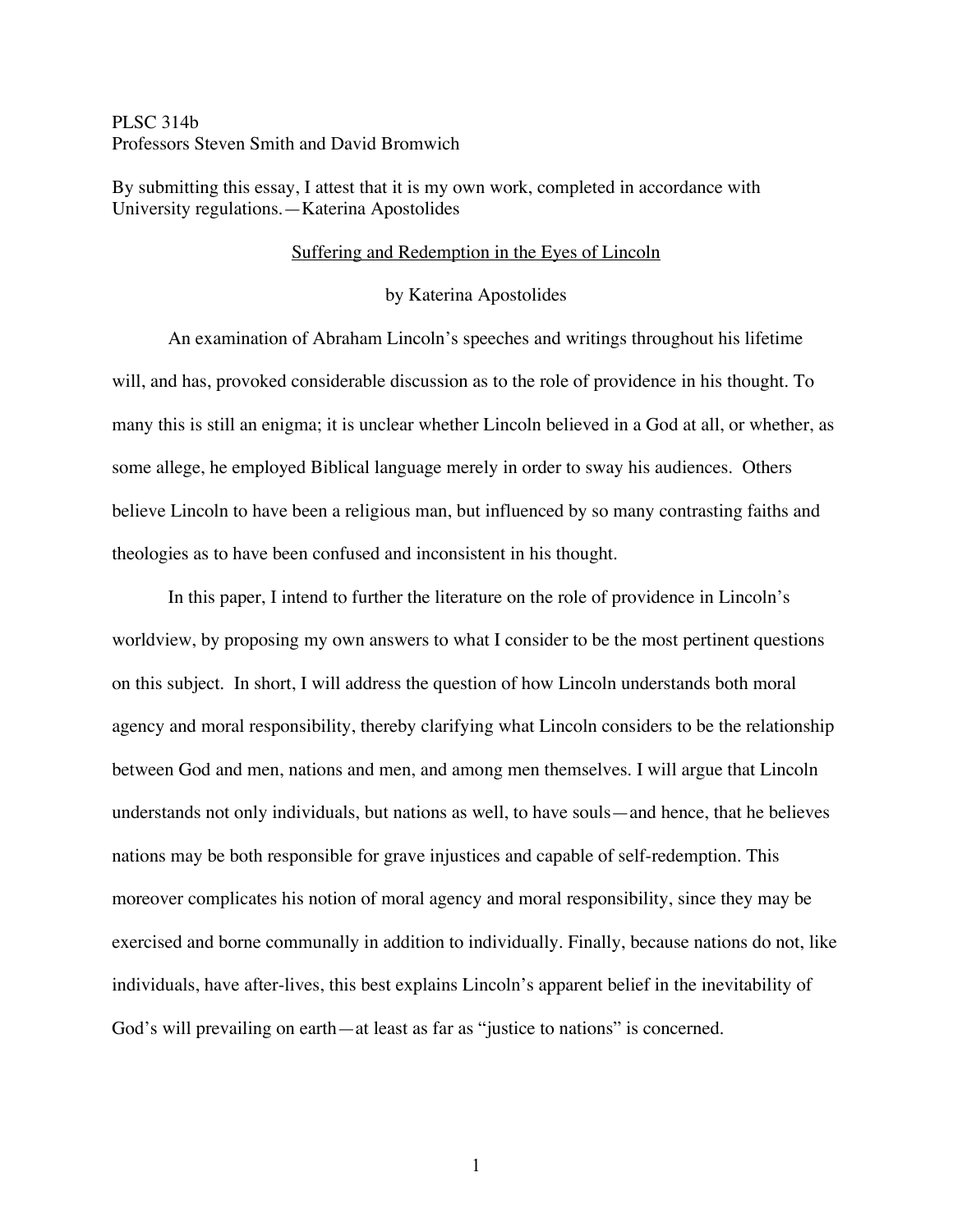## **I. Preliminary discussion: the nature of Lincoln's religion.**

Before approaching these questions, it is appropriate to begin by addressing the question of whether or not we can reasonably believe that Lincoln was a religious man. I have both heard and read arguments to the contrary. Twentieth century scholars of his work, in addition to recent ones such as David Donald in *Lincoln* (1995), have argued that Lincoln maintained a secular perspective throughout his life, and that even his patently theological Second Inaugural Address was a translation of his personal secular fatalism into terms that could be more widely understood.<sup>1</sup> They have sought evidence of secular fatalist influences in utilitarian thinkers such as Jeremy Bentham from Great Britain. The idea that Lincoln employed Biblical language in order to appeal to his audiences was echoed by a few of my classmates as well. There is perhaps some support to be found for this argument in the disparity between the extent to which Lincoln employs Biblical language in his most public speeches and the extent to which he employs it in his more regular messages to Congress—the former significantly more heavily coated in religious imagery.

It would be wrong to argue that Lincoln was a religious man by trying to locate him within a particular religious tradition. For one thing, Lincoln's writings contain hardly any, formal or informal, proclamations of such a nature. Moreover, as Richard Carwardine points out, the thought of doing so is rendered ridiculous by the number of religious denominations who have tried to claim him: in Carwardine's words, "Friends have pointed to his Virginia Quaker forebears, Baptists to his parents' faith, Methodists to a supposed conversion at a camp meeting, Catholics to a surreptitious joining of their church, and Presbyterians to a public attendance at theirs. Masons, Unitarians, and Universalists have each clasped him to their bosoms. Following

<sup>&</sup>lt;sup>1</sup> See Richard Wightman Fox. "Lincoln's Religious Quest: Why His Faith Won't Suit Either Side in the Culture Wars."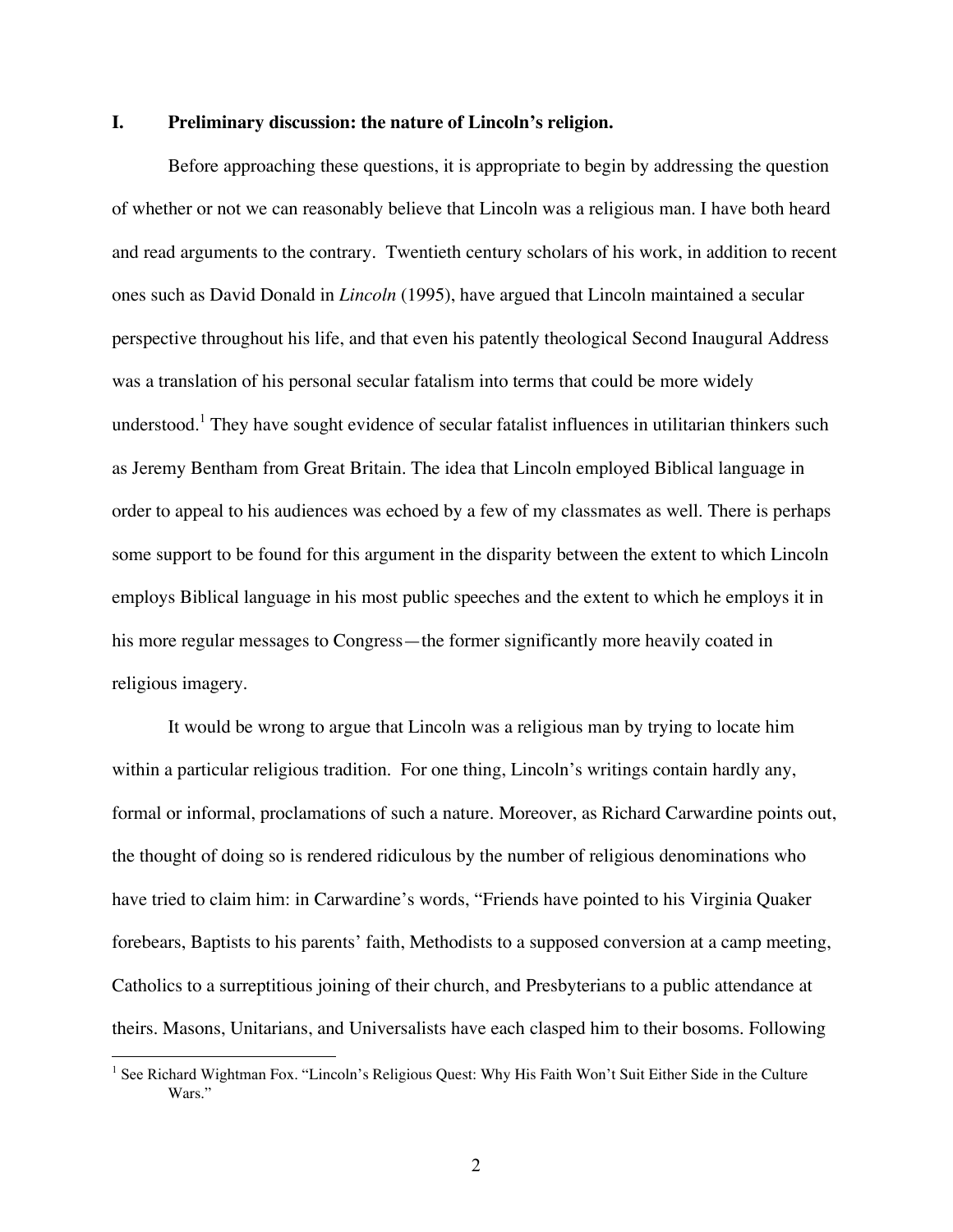the visits of two or three mediums to the wartime White House, the Spiritualists claimed him as one of theirs, though Lincoln himself was facetiously dismissive, remarking that the contradictory voices of the spirits at these séances reminded him of his cabinet meetings."<sup>2</sup>

It is not only true that Lincoln received influences from multiple traditions and denominations, but also that he was inclined to jest about mainstream Christian teachings. For example, in his Lecture on Discoveries and Inventions, of February 11, 1859, he jokes about Adam, saying, "As might be expected he seems not to have been a very observing man at first; for it appears he went about naked a considerable length of time, before he even noticed that obvious fact. But when he did observe it, the observation was not lost upon him; for it immediately led to the first of all inventions, of which we have any direct account—*the fig-leaf apron*."<sup>3</sup> According to certain contemporaries of his, including a friend of his, James Matheny, Lincoln would sometimes shock those around him by his irreverent contempt for the Bible: "[Matheny] had heard Lincoln "call Christ a bastard," how he "would talk about Religion— pick up the Bible— read a passage— and then Comment on it— show its falsity— and its follies on the grounds of Reason— would then show its own self made & self uttered Contradictions and would in the End— finally ridicule it."<sup>4</sup>

But while it could not be aptly said that Lincoln emerged from a particular religious tradition, there is certainly enough evidence to support the idea that Lincoln was a religious man. For the most part, such evidence is to be found in his more private correspondence with others. For example, in his letter to Thurlow Weed, subsequent to his Second Inaugural Address, he comments on the latter, saying, "Men are not flattered by being shown that there has been a difference of purpose between the Almighty and them. To deny it, however, in this case, is to

<sup>&</sup>lt;sup>2</sup> Carwardine, Richard. *Lincoln: A Life of Purpose and Power*, 33.<br><sup>3</sup> *Lincoln: Speeches and Writings, 1859-1865*, 5.<br><sup>4</sup> Carwardine, Richard. *Lincoln: A Life of Purpose and Power*, 36.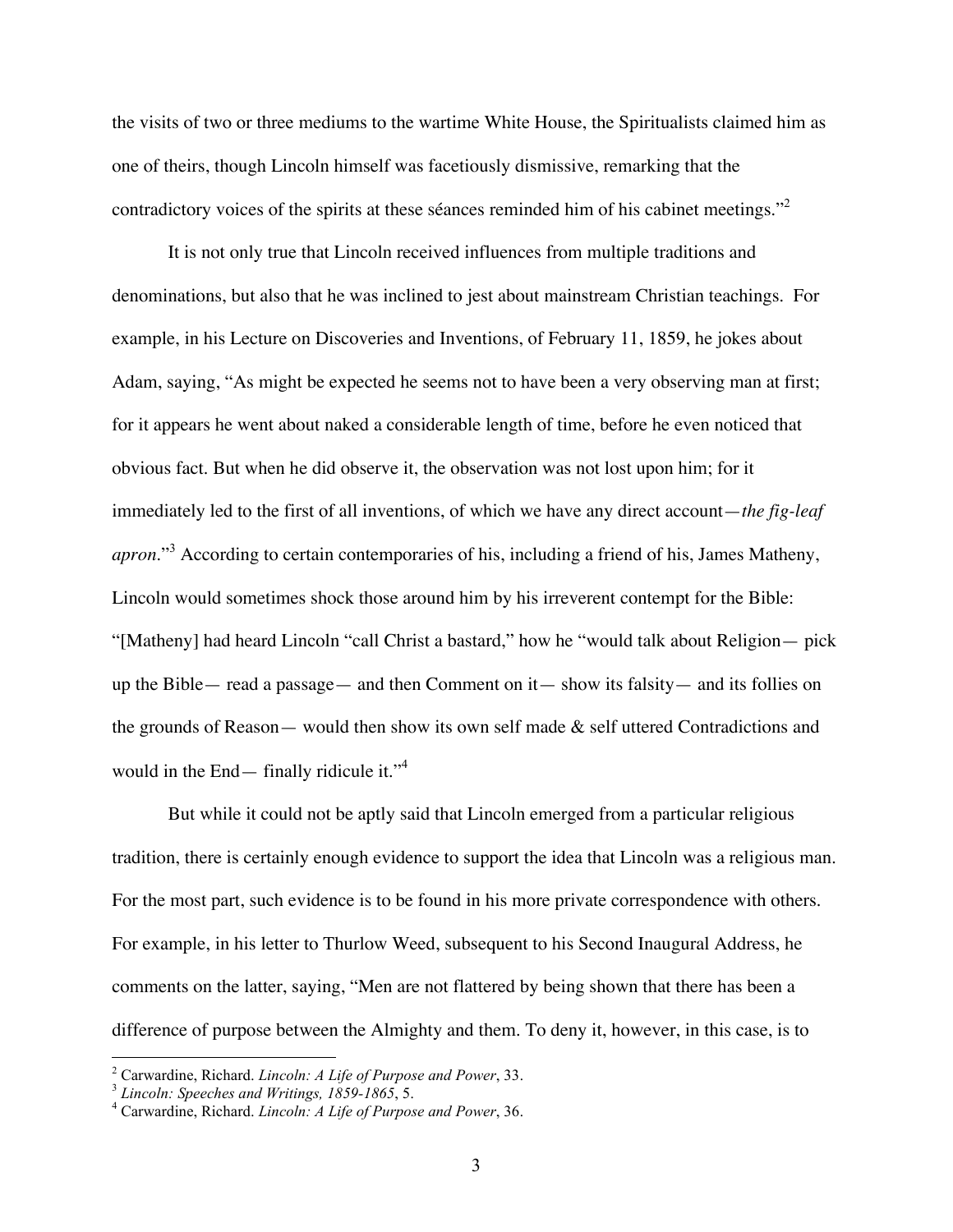deny that there is a God governing the world."<sup>5</sup> While it might be argued that Thurlow Weed was a supporter of Lincoln's whom Lincoln was attempting to impress, Lincoln reveals that his use of Biblical language in the Second Inaugural was chosen by him *in spite* of the fact that it would offend his audience, rather than because he thought it would win them over.

More importantly, those who believe that Lincoln employs religious language for purely political reasons have to explain why it pervades even his private meditations. For example, in his Meditation on the Divine Will, written previous to his Second Inaugural, Lincoln meditates that "The will of God prevails. In great contests each party claims to be acting in accordance with the will of God. Both *may* be, and one *must* be wrong." He continues, "I am almost ready to say this is probably true—that God wills this contest, and wills that it shall not end yet."<sup>6</sup> In examples like these, it becomes mulish to insist that Lincoln maintained a privately secular worldview, unless one were to insist it was so private that he refrained from sharing it even with himself.

I have thus established that Lincoln was a religious man, albeit religious in a way that was personal, rather than mainstream, and influenced by multiple religious traditions, rather than one. However, I have not yet discussed what role Lincoln's belief in God and providence played in his thought, and how he understood questions of moral agency and moral responsibility. "Moral agency" refers to the issue of *who* is capable of bringing about change in the world, for better or worse; the determinism implied earlier, and somewhat evidenced in his Meditation on the Divine Will, would mean that God was the primary force behind change. Did Lincoln believe this? As far as moral responsibility is concerned, I intend to discuss *on whom* Lincoln believed

<sup>5</sup> *Lincoln: Speeches and Writings, 1859-1865,* 689. <sup>6</sup> Ibid, 359.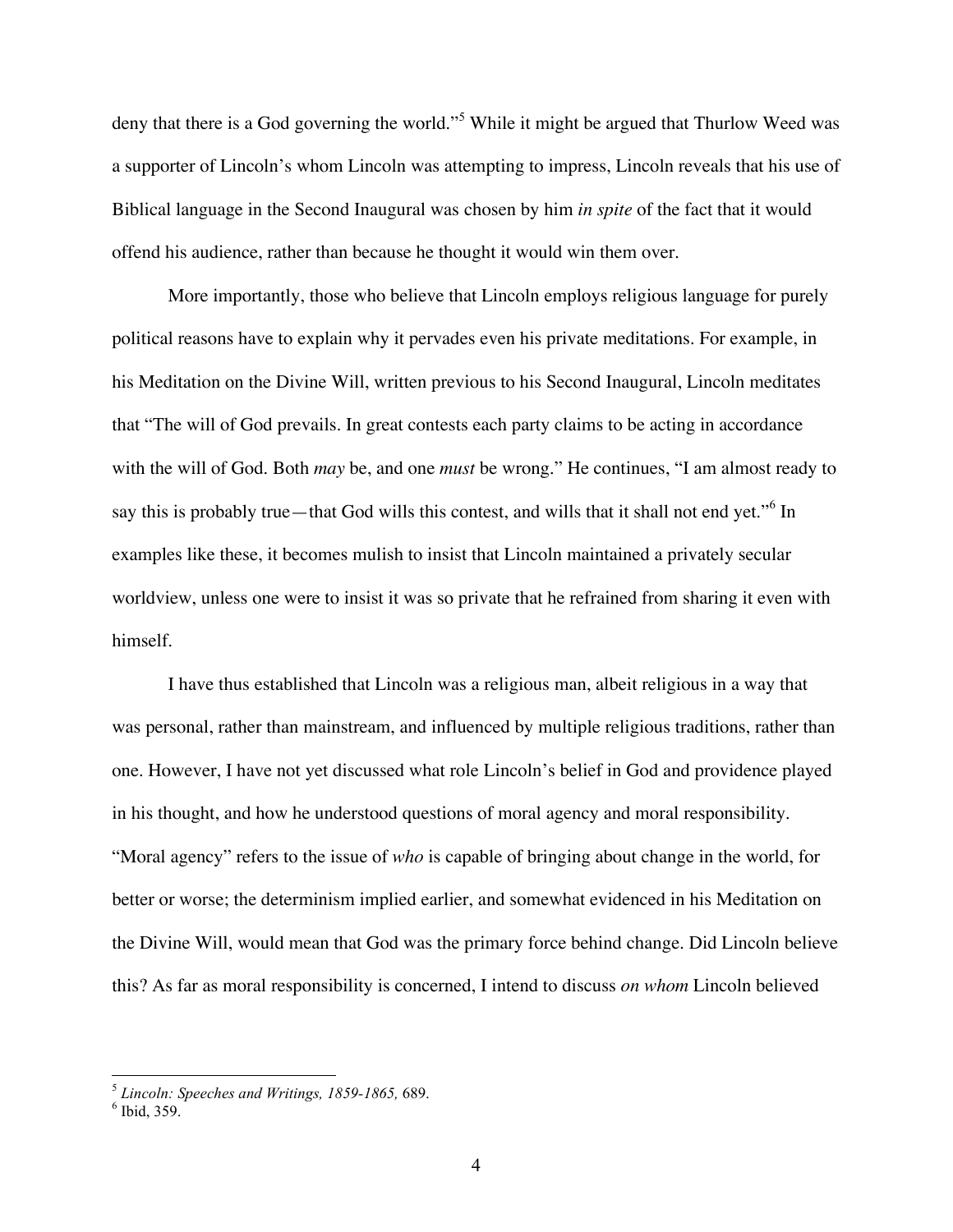that moral guilt rested, and to whom punishment ought be delivered; I will also include a discussion about where and how Lincoln believed that such punishment should come about.

## **II. Moral agency; the role of man and God in moral action.**

The question of moral agency is probably the one that provokes the most interest and confusion among Lincoln's scholars. What is Lincoln's perception of the relationship between God and man? It is evident in his Meditation on the Divine Will that Lincoln believes it is important that men try to *carry out* the will of God; he says, "In great contests each party claims to be *acting in accordance* with the will of God."<sup>7</sup> This idea is further evident in the Second Inaugural: in speaking of the North and the South in the Civil War, he says, "Both read the same Bible, and pray to the same God; and each invokes His aid against the other. It may seem strange that any men should dare to ask a just God's assistance in wringing their bread from the sweat of other men's faces; but let us judge not that we be not judged."<sup>8</sup> Thus, Lincoln takes it for granted that it is the purpose of man to bring about the enactment of God's will.

To complicate this relationship further, Lincoln seems to believe that God *empowers* those who are acting according to his will. In his address to the Cooper Institute, and speaking to his anti-slavery supporters, in 1860, he ended famously with the line, "Let us have faith that right makes might, and in that faith, let us, to the end, dare to do our duty as we understand it." <sup>9</sup> This idea is also visible in his Farewell Address at Springfield, Illinois, on February 11, 1861: "Without the assistance of that Divine Being, who ever attended him, I cannot succeed. With that assistance I cannot fail. Trusting in Him, who can go with me, and remain with you and be every

 $\frac{7}{8}$  Ibid, 359 (italics added).<br> $\frac{8}{9}$  Ibid, 687.<br> $\frac{9}{9}$  Ibid, 130 (modified to lower case).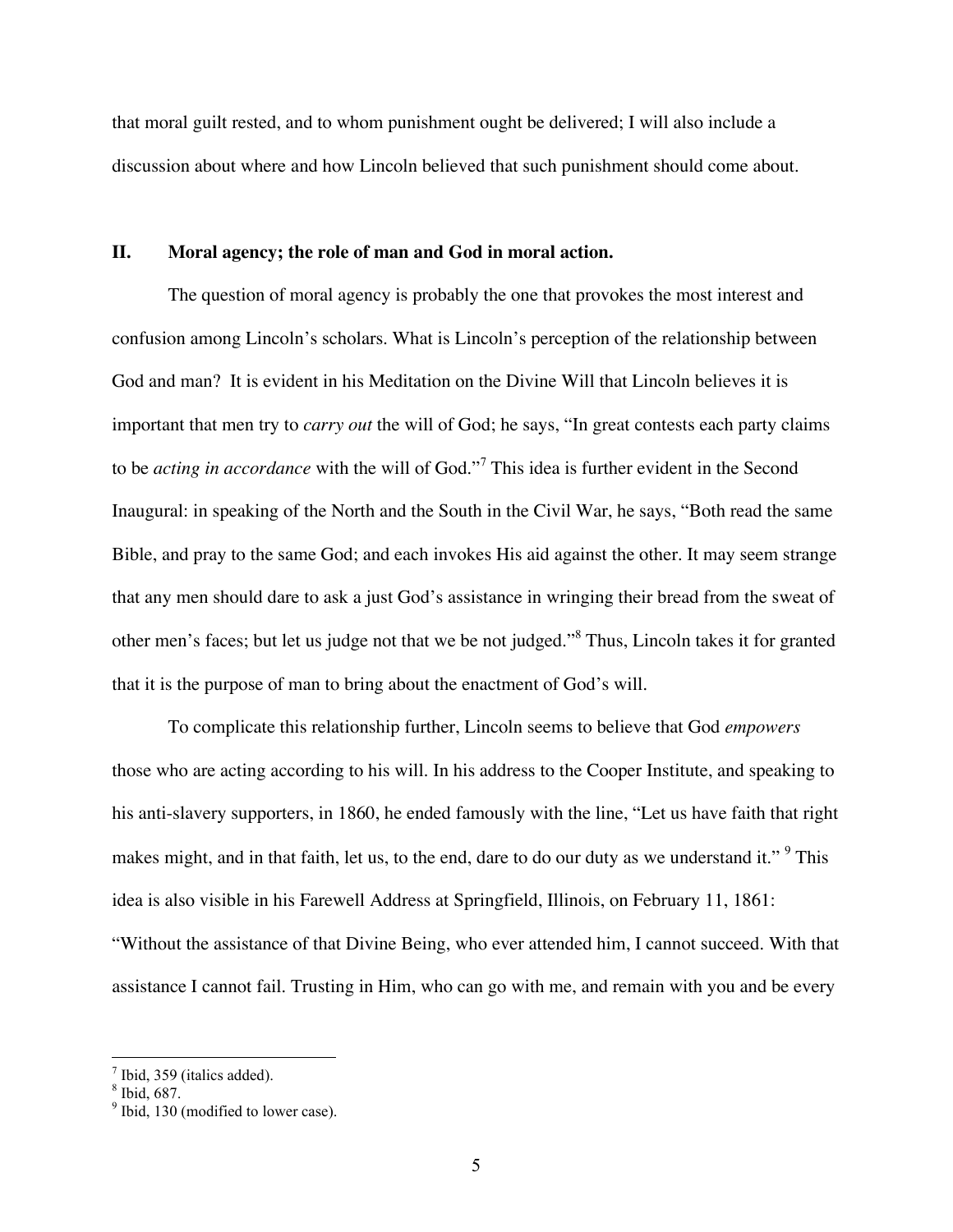where for good, let us confidently hope that all will yet be well."<sup>10</sup> Arguably, such a belief is also implied in his Message to Congress in Special Session, in which he declares, "And having thus chosen our course, without guile and with pure purpose, let us renew our trust in God, and go forward without fear and with manly hearts."<sup>11</sup> The notion is thus pervasive in Lincoln's speeches that those who serve the will of God acquire the latter's support and protection.

But while it is clear that, in Lincoln's worldview, good men need the support of God in order to effect their purpose, it would be wrong to think that God requires the efforts of men in order to effect his own. The claim, for example, that Lincoln perceives there to be a danger of God's will *not* triumphing if men choose not to comply is peremptorily denied in Lincoln's statement, "The will of God prevails," in his Meditation on the Divine Will; it is further rendered invalid by Lincoln's assessment that "By his mere quiet power, on the minds of the now contestants, He could have either *saved* or *destroyed* the Union without a human contest."<sup>12</sup> Thus, the indispensability of God's approval to men who desire justice is not reciprocated on the other side; God can accomplish his purpose, if he wants to, with or without the assistance of these men; indeed, with or without a human contest.

A number of philosophers and scholars have had trouble coming to grips with Lincoln's apparent determinism (which some people term "fatalism," perceiving in his thought the idea of inevitable doom). This problem is raised in Carwardine's book, *Lincoln: Life of Purpose and Power,* in which Carwardine describes his well-known "Doctrine of Necessity," according to which, Lincoln believed, "that the human mind is impelled to action, or held in rest by some power, over which the mind itself has no control."<sup>13</sup> The problem thus becomes, how can human

<sup>10</sup> Ibid, 199. <sup>11</sup> Ibid, 261. <sup>12</sup> Ibid, 359. <sup>13</sup> Carwardine, Richard. *Lincoln: Life of Purpose and Power*, 39.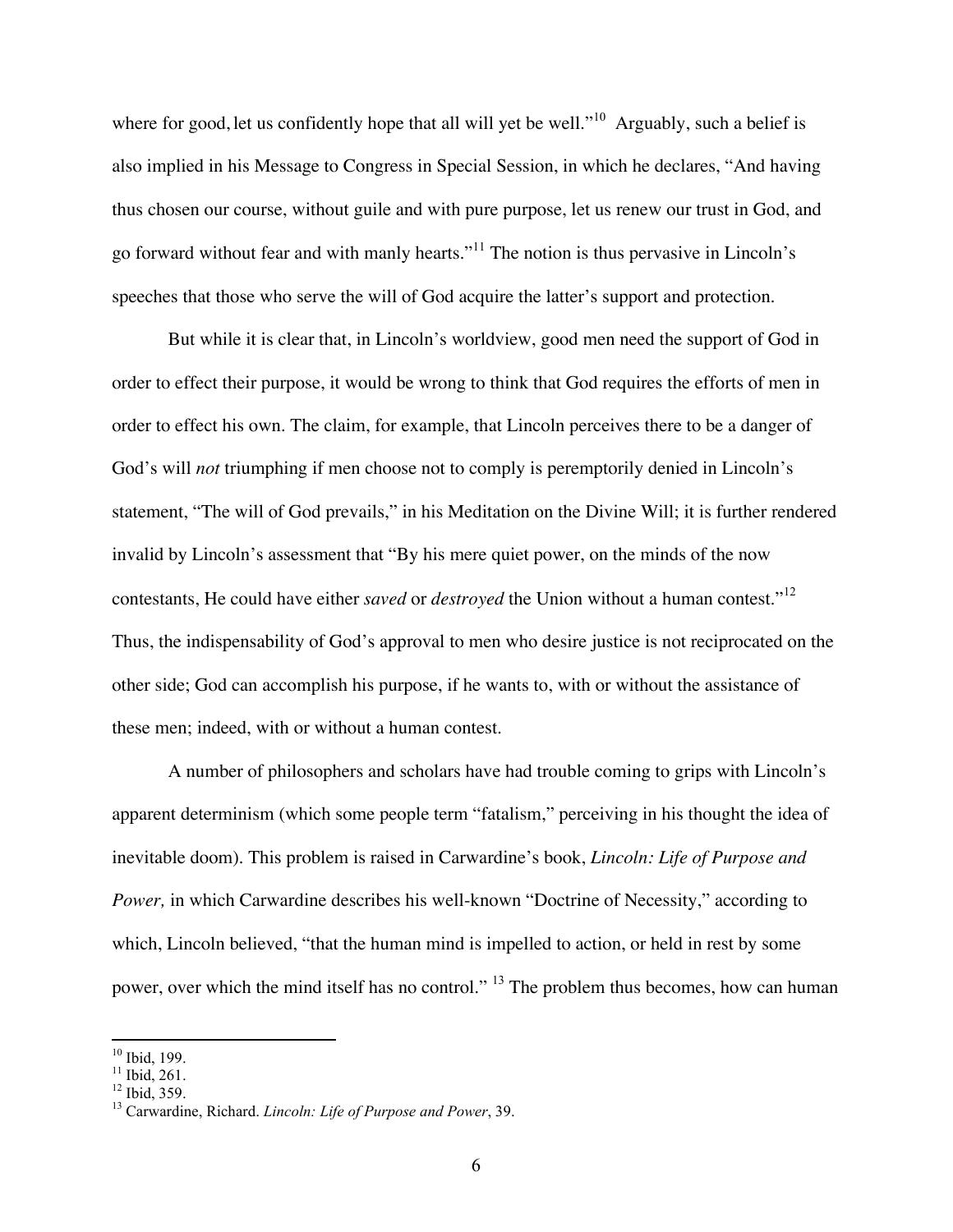beings possess a meaningful moral agency, if they are not in control either of their actions or of their successes? This becomes a relevant concern, for example, when reading Lincoln's letter to Albert G. Hodges, where he tells the latter, "I claim not to have controlled events, but confess plainly that events have controlled me. Now, at the end of three years struggle the nation's condition is not what either party, or any man devised, or expected. God alone can claim it."<sup>14</sup>

The obvious question a philosopher might ask is what is the motivation for men to pursue goodness, or greatness, if the possibility of them accomplishing this is not within their control? The question, on the other hand, that a scholar would ask, is why did this outlook not induce passivity in Lincoln? One would think that a man who believed in a determinist worldview would not think his participation in the world was at all crucial. However, Lincoln was an enterprising and goal-oriented man. To borrow Carwardine's words, "He was scarcely inert politically. How, then, does one square the circle?"<sup>15</sup>

One possible answer is to say that Lincoln was inconsistent in his thought on the subject of the inevitability of the triumph of God's will. This is suggested, first, by his continued and energetic political activity, and second, by his frequently voiced fears, during his campaign, that America was veering in the wrong direction, in a way that was becoming increasingly irreversible. As he said in his renowned House Divided speech, "Either the *opponents* of slavery will arrest the further spread of it, and place it where the public mind shall rest in the belief that it is in the course of ultimate extinction; or its *advocates* will push it forward, till it shall become alike lawful in *all* the states, *old* as well as *new—North* as well as *South.* Have we no tendency to the latter condition?"<sup>16</sup> By pitting the moderate option he desired against the extreme option he was fighting, Lincoln makes it clear here that he feared a *radical* development in the wrong

<sup>&</sup>lt;sup>14</sup> Lincoln: Speeches and Writings: 1858-1865, 586.<br><sup>15</sup> Carwardine, Richard. *Lincoln: A Life of Purpose and Power*, 40.<br><sup>16</sup> Abraham Lincoln: Great Speeches, 24.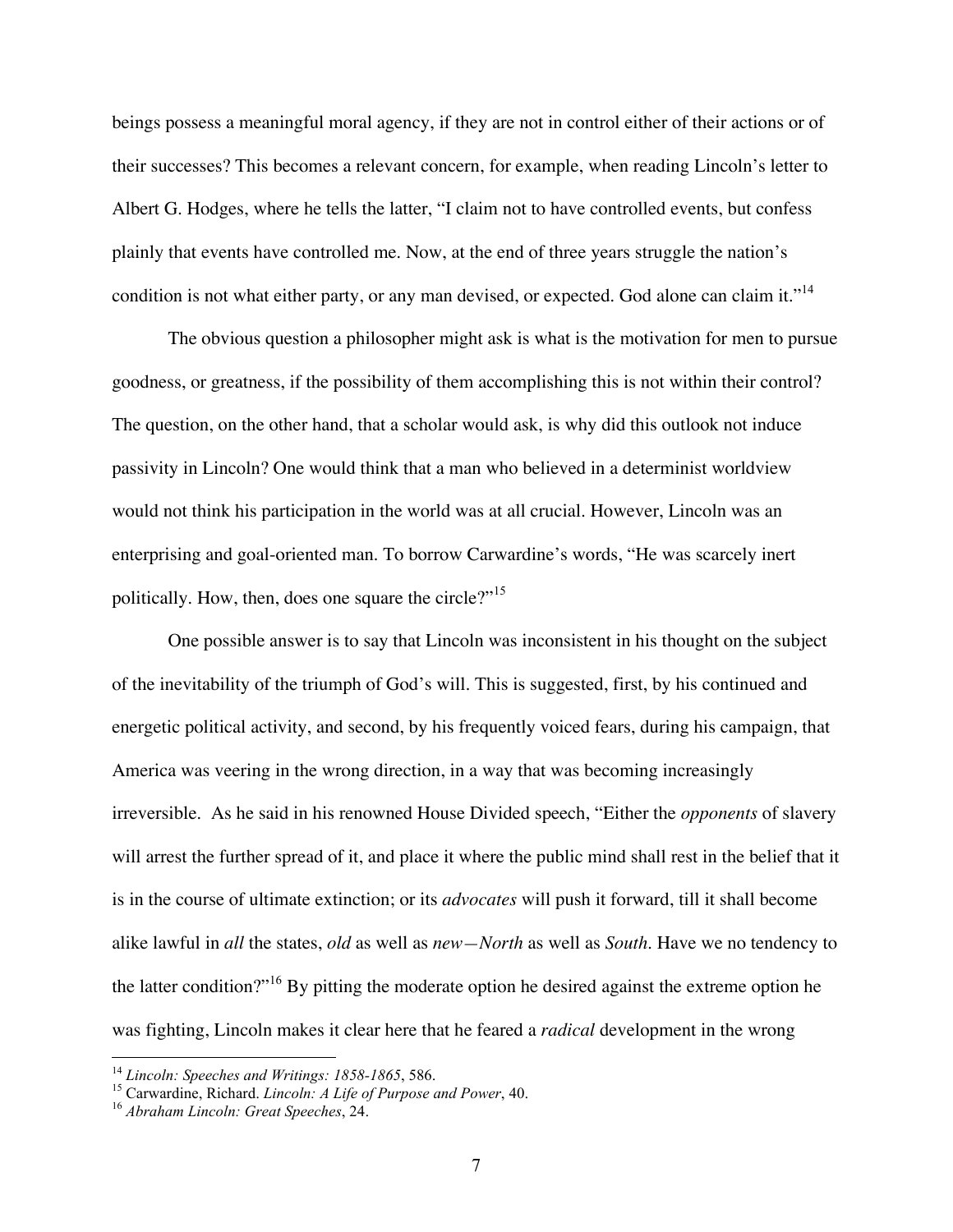direction. Indeed, the Nebraska Doctrine and the Dred Scott decision were both reasonable grounds for believing that America was on the path toward total slavery. Thus, one might claim, it is questionable how likely it is that Lincoln actually believed in the ultimate triumph of divine will.

Perhaps, however, one does not need to presume an inconsistency in Lincoln's thought in order to explain the paradox of believing simultaneously in struggle and inevitability. Even in the above example, it is *possible* that Lincoln thought God's will would inevitably triumph, and only feared that, if the South was not stopped, it would be much *longer* before this occurred. Thus, I will try to seek out an alternative explanation for why, given his determinism, Lincoln sensed such a great urgency in fighting to restore and preserve freedom in America.

Carwardine tries to solve this puzzle by showing how Lincoln believed in the doctrine of necessity while simultaneously regarding himself as an *instrument* of it. Carwardine justifies this by reference to a quote of Lincoln's in which he told Joshua Speed, his newly married friend, "I believe God made me one of the instruments of bringing your Fanny and you together, which union, I have no doubt He had fore-ordained."<sup>17</sup> As Melvin B. Endy puts it, "Lincoln never lost completely the sense that God's ultimate control of history was a *summons* to battle, not a cause for complacency."<sup>18</sup> In the eyes of Endy and Carwardine, this combination of instrumentalism and pre-ordainment can explain why Lincoln fought so adamantly in a struggle that he already knew would be won. Carwardine quotes John Gillespie, in whose judgment, Lincoln believed "that he himself was an instrument foreordained to aid in the accomplishment of this purpose as well as to emancipate the slaves."<sup>19</sup> Thus, while the purpose can be attained with or without his

<sup>&</sup>lt;sup>17</sup> Carwardine, Richard. *Lincoln: A Life of Purpose and Power*, 44.<br><sup>18</sup> Endy, Melvin B. "Abraham Lincoln and American Civil Religion," 223 (italics added).<br><sup>19</sup> Ibid. 44.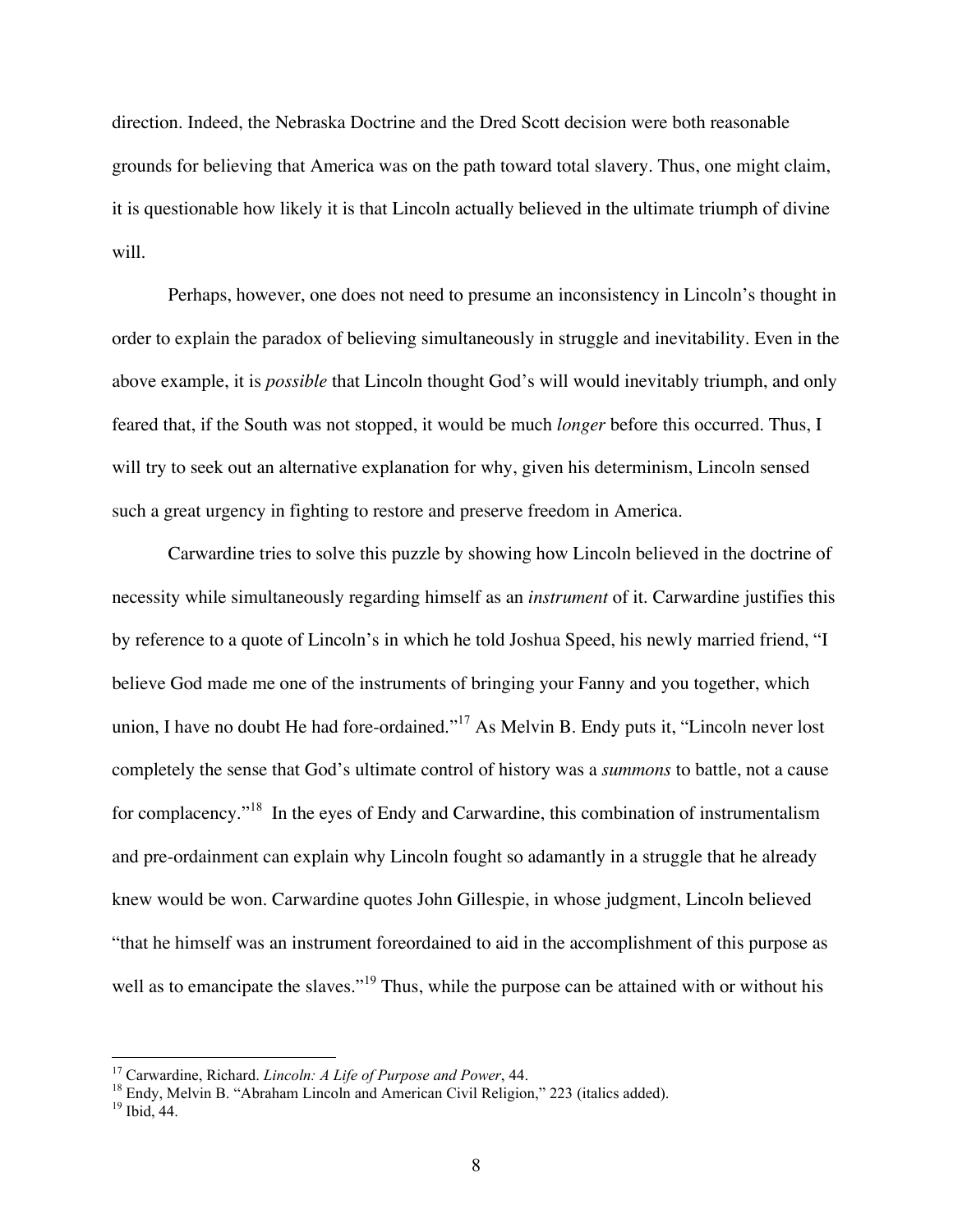assistance, he must nevertheless participate in the struggle for it because a part in the script has been relegated to him.

This may be a compelling answer to the question of what Lincoln's motivation for participating in the struggle was—in other words, he believed that this role had, in some sense, been assigned to him by God. However, it fails to explain why such instrumentalism was necessary in the first place. In other words, if God could have enacted his will in whichever way he desired, why did he choose a way that involved the use of human beings as instruments in enacting his will? The *value*, as well as the degree, of moral agency residing in human beings, is still unknown.

#### **III. The importance of human beings as instruments of moral action.**

Perhaps some hint as to the value of human beings bringing about the will of God can be found in Lincoln's description of the tragedies and disasters wrought by the Civil War. As he proclaimed a National Fast Day, Lincoln asked, "And, insomuch as we know that, by His divine law, nations like individuals are subject to punishments and chastisements in this world, may we not justly fear that the awful calamity of civil war, which now desolates the land, may be but a punishment, inflicted upon us, for our presumptuous sins, to the needful end of our national reformation as a whole people?"<sup>20</sup> In speaking about the "national reformation" of the American people, Lincoln seems to be implying that the sufferings induced by the Civil War are part of the way in which America can seek redemption for her sins. This idea also surfaces in the Second Inaugural, in which Lincoln declares, "Fondly do we hope—fervently do we pray—that this mighty scourge of war may speedily pass away. Yet, if God wills that it continue, until all the

 <sup>20</sup> Anderson, David D. *Abraham Lincoln,* 174.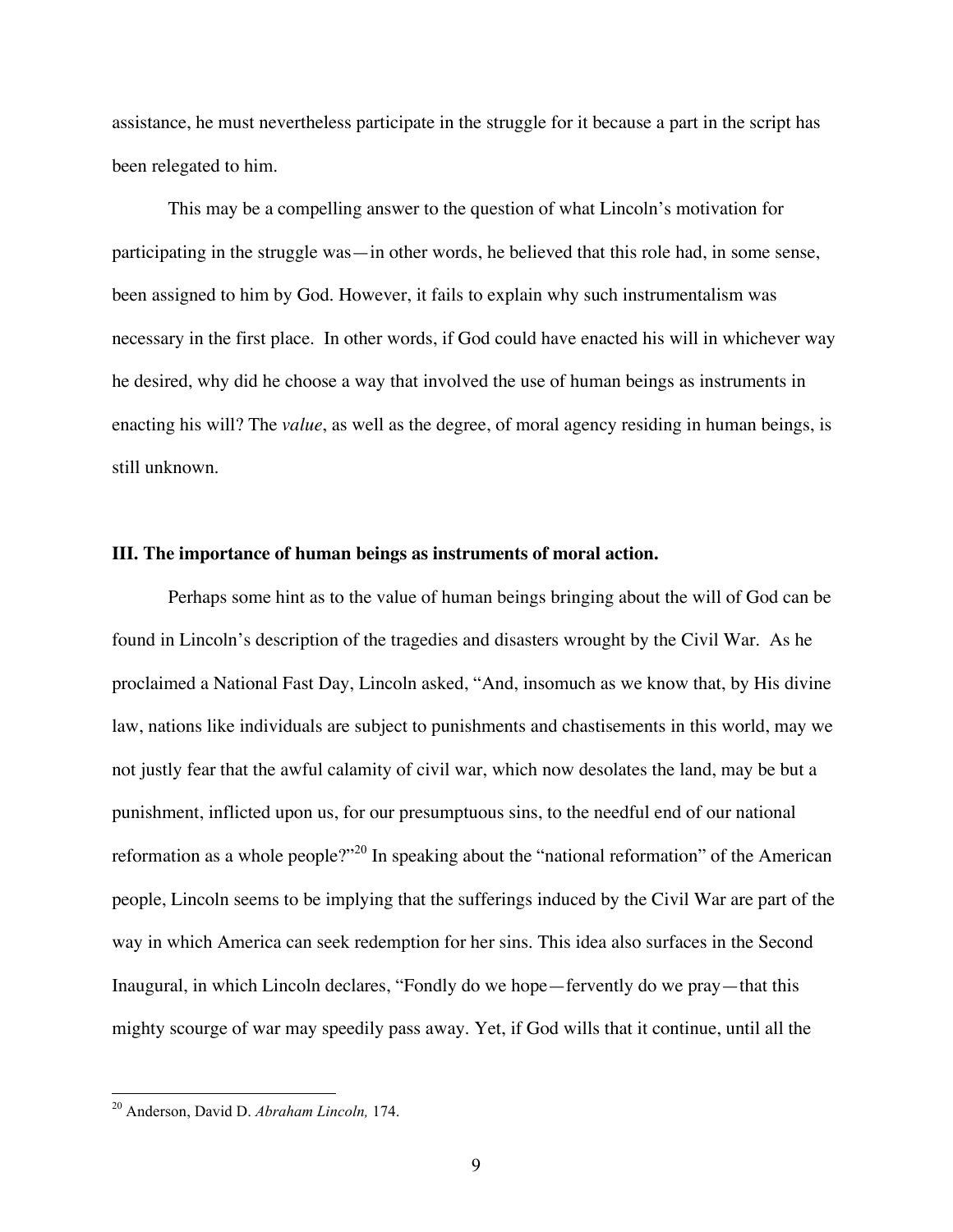wealth piled by the bondman's two hundred and fifty years of unrequited toil shall be sunk, and until every drop of blood drawn with the lash, shall be paid by another drawn with the sword, as it was said three thousand years ago, so still must it be said 'the judgments of the Lord, are true and righteous altogether."<sup>21</sup>

There seem to be two important elements to the redemption Lincoln envisions. The first is the extent of the suffering, which he alludes to in his description of the "awful calamity of civil war" and of the amount of money and blood wasted in it. The other important element to this is that the suffering is *self-inflicted*. This is evident in Lincoln's stipulation that the war must continue "until every drop of blood drawn with the lash, *shall be paid for* by another drawn with the sword…"<sup>22</sup> In this sense, because Americans are at war with themselves, rather than being punished directly by God, their *self*-punishment enables them to acquire a certain kind of redemption. Thus, it becomes important that men be the instruments of the will of God, rather than God actualizing his will himself, so that they can, in so doing, cleanse themselves of their sins.

However, two things must be true in order for this to happen. The first is that men seek to bring about this change because they *want* it, and not against their own will. The second is that "right (actually) makes might". If the first does not hold, then moral agency does not exist, and no meaningful redemption can take place. If the second does not hold, then the will of God to redeem mankind will remain unrealized. These two conditions seem to be consistent with everything that has been said thus far; however, the first is of course qualified by the second condition, in that while men may think and act according to their own wills, only the good shall ultimately prevail.

<sup>21</sup> *Lincoln: Great Speeches*, 107. <sup>22</sup> (italics added).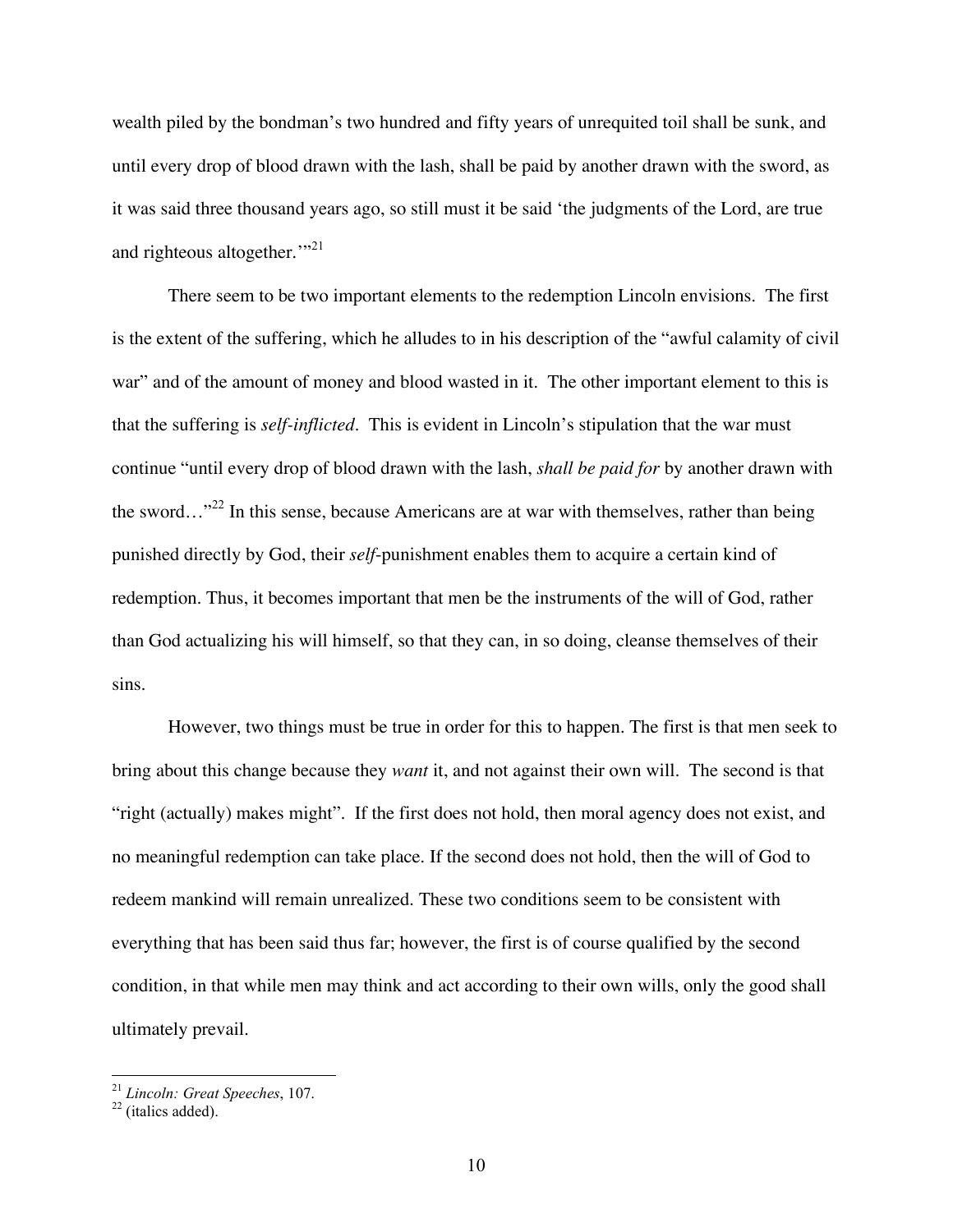# **IV. Moral responsibility, moral agency, and collective persons.**

Broaching the topic of moral responsibility may help to clarify the earlier idea of American redemption for past sins. What is really interesting about Lincoln's notion of moral responsibility is its transferable, indeed its *communal*, quality. For example, in his letter to Albert G. Hodges of April 4, 1864, he says, "If God now wills the removal of a great wrong, and wills also that we of the North as well as you of the South, shall pay fairly for our complicity in that wrong, impartial history will find therein new cause to attest and revere the justice and goodness of God."<sup>23</sup> It is very interesting that Lincoln assumes "complicity" of the North in the wrongs perpetrated by the South, and it is unclear whether the complicity is derived from the previous existence of slavery in the North, or simply from the fact of the North being part of an intimate union with the South. In either case, however, the sins of a nation are considered to extend to all members of that nation in common, whether across generations or across the country.

This idea frequently emerges in his writings and speeches. In his proclamation of National Fast Day, he said, "it is peculiarly fit for us to recognize the hand of God in this terrible visitation, and in sorrowful remembrance of our own faults and crimes as a nation and as individuals, to humble ourselves before Him and to pray for His mercy..."<sup>24</sup> Again there is the idea that crimes are not only individual but may also be national in character. Because they are national, and not just individual, people who may not have directly performed them become complicit in, and share in the moral responsibility for, them.

<sup>23</sup> *Lincoln: Speeches and Writings, 1859-1865.* <sup>24</sup> Ibid, 264.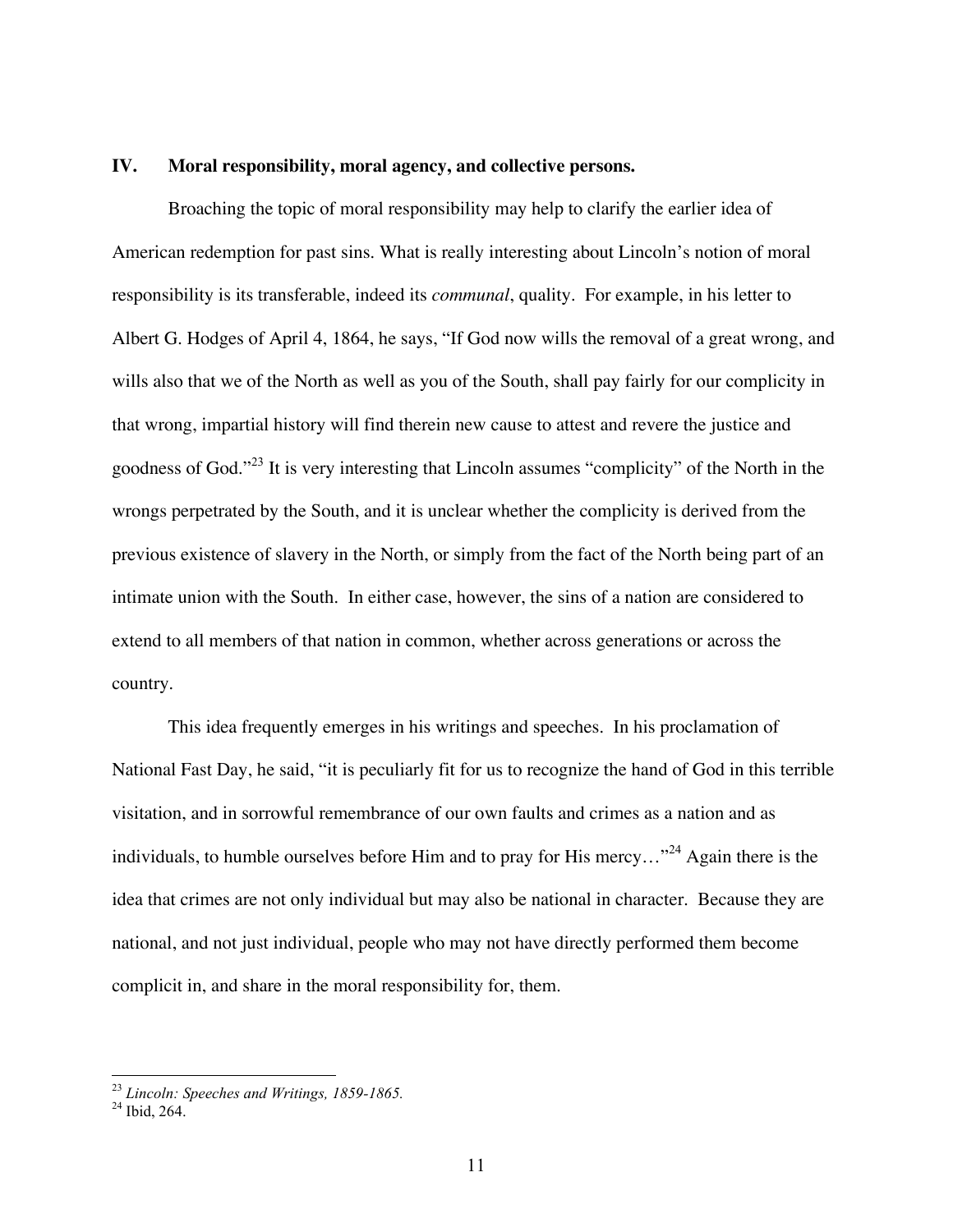Perhaps one reason why the idea of *national* crimes and sins makes sense for Lincoln is that he regards nations as "collective persons" of a kind. This is apparent in his repeated use of the metaphor of a human body for the nation. For example, in the Proclamation of National Thanksgiving, he spoke of the Almighty Hand healing "the *wounds* of the nation" and restoring America to "peace, harmony, tranquility, and union."<sup>25</sup> The *physical* union of America is in this sense seen as very important to the intactness of her identity, in the same way that a body would be to a person. The motif of wounds appears in the Second Inaugural as well, where Lincoln says, "let us strive on to finish the work we are in; to bind up the nation's wounds..."<sup>26</sup> Thus, because nations are perceived to represent the collective identity of the people, they are considered to consist both in a body (susceptible to wounds and disunion), and a soul (capable of "crimes").

The fact that Lincoln understands moral responsibility to be held communally and nationally, as opposed to merely on the part of the individual perpetrators of crimes, can be seen as an analogy for his perception of moral agency. In other words, it is not just that the guilt of a few is borne on the part of America at large; it is also the case that those who bring justice (that being, the North), do so on the part of America as a whole. It is for this reason that the idea of redemption, understood as self-inflicted suffering, is possible. For if America were made to suffer at the hands of an external party, she would merely have been punished; but because she was made to suffer at her own hands, she can be both punished *and* redeemed—redeemed because she herself *sought* that punishment.

This is not, of course, to imply that Lincoln intended for the Civil War, and all the damages and casualties that came with it. Ample evidence may be summoned, and some has

 $\frac{25}{26}$  Ibid, 521 (italics added).<br> $\frac{26}{26}$  Ibid, 687.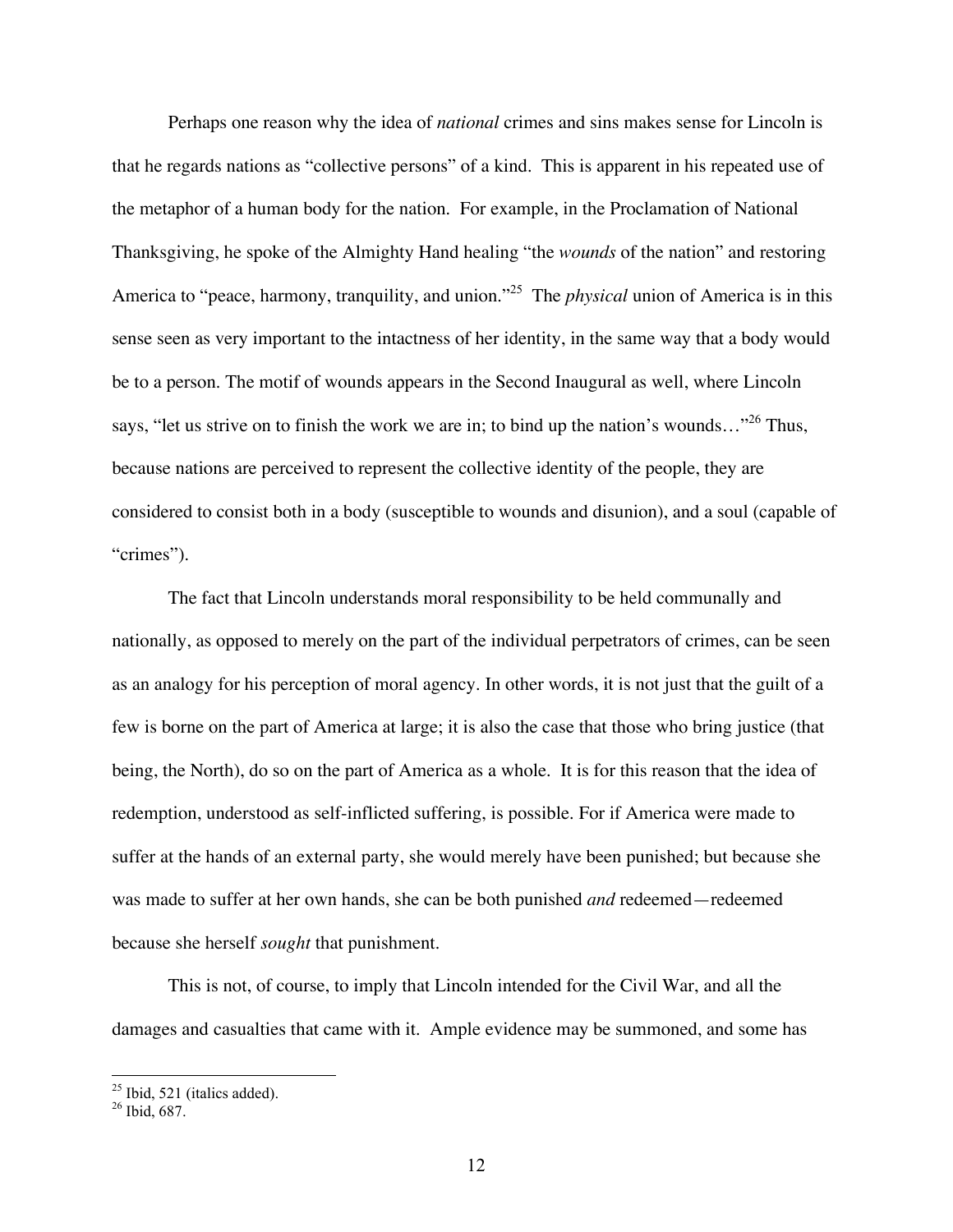been already, to show that Lincoln was in favor of avoiding violence and disaster to the extent possible. Lincoln insisted, for instance, that the first blow would not come from him in his First Inaugural Address of March 4, 1861, saying, "In doing this [executing the laws] there needs to be no bloodshed or violence; and there shall be none, unless it is forced upon the national authority."<sup>27</sup> He moreover spoke with trepidation of the atrocities and horrors that befell ancient Egypt: "Pharaoh's country was cursed with plagues, and his hosts were drowned in the Red Sea for striving to retain a captive people who had already served them more than four hundred years. May like disasters never befall us!"<sup>28</sup> Thus, to the extent that it was within his power, Lincoln wanted to minimize the amount of violence and catastrophe that were necessary in order to restore freedom and unity. However, there is a good argument to be made that, once the blood was actually spilled—and *to the extent* that it was spilled—Lincoln believed that the country was undergoing a "national reformation," or a necessary *repentance* of some sort.

It is important also to note the difference between the hardships suffered by the Pharaoh's country and those which befell the United States. I mentioned before that there is a difference between punishment and redemption, which is that the former entails a retribution for previous wrongs, whereas the latter—as it has been understood so far—must also consist in punishment, but demands further that the punishment be inflicted on the guilty by the guilty agent *himself.* In this sense, Egypt was merely punished, whereas the American Civil War performed the distinctive task of rejuvenating—or redeeming—her soul. Thus might we interpret Lincoln's last lines in his Gettysburg address, that "we here highly resolve that these dead shall not have died

<sup>27</sup> *Abraham Lincoln: Great Speeches*, 56. <sup>28</sup> Carwardine, Richard. *Lincoln: <sup>A</sup> Life of Purpose and Power*, 25.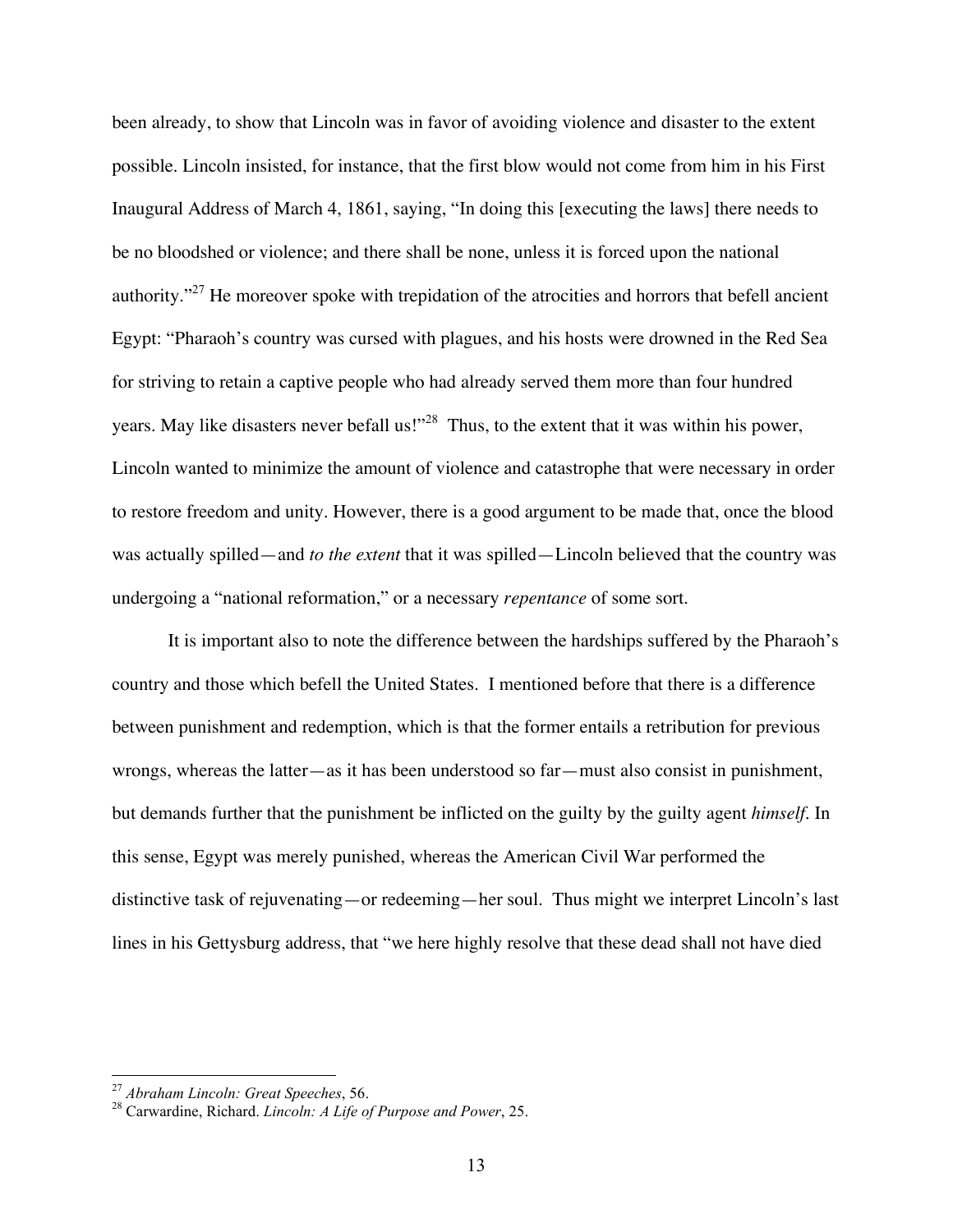in vain—that this nation, under God, shall have a new *birth of freedom*...<sup>"29</sup> These deaths thus contribute to the beginning of a new life of innocence for the nation.

One might mention, with perhaps a little irony, that Lincoln's view of moral agency allows him to take pride in good things, and avoid blame for bad ones. In other words, because America is inflicting this punishment on herself, her moral agency is allowing for the possibility of redemption. On the other hand, because the *degree* and the duration of the punishment are in the hands of God (who can prolong the victory as long as he likes), Lincoln transfers his responsibility for human tragedies to the divine, and away from himself.

The fact that, in his eyes, America has a *national* moral character would also explain why Lincoln places such value in public and communal actions of repentance. For example, he says, "And I do earnestly recommend to all the people, and especially to all ministers and teachers of religion of all denominations, and to all heads of families, to observe and keep that day [National Fast Day] according to their several creeds and modes of worship, in all humility and with all religious solemnity, to the end that the united prayer of the nation may ascend to the Throne of Grace, and bring down plentiful blessings upon our country."<sup>30</sup> In this, one can discern Lincoln's perception of the nation seeking goodness and forgiveness from God as a collective moral person.

This can also shed light on Lincoln's Second Inaugural Address. His insistence "that we here highly resolve that these dead shall not have died in vain..." is more easily comprehended when read in light of Lincoln's perception that success and redemption are shared, rather than pursued individually.31 His stipulation that "It is for us the living, rather, to be dedicated here to

<sup>29</sup> *Lincoln: Speeches and Writings: 1859-1865*, 536. <sup>30</sup> Ibid, 521. <sup>31</sup> Ibid, 536.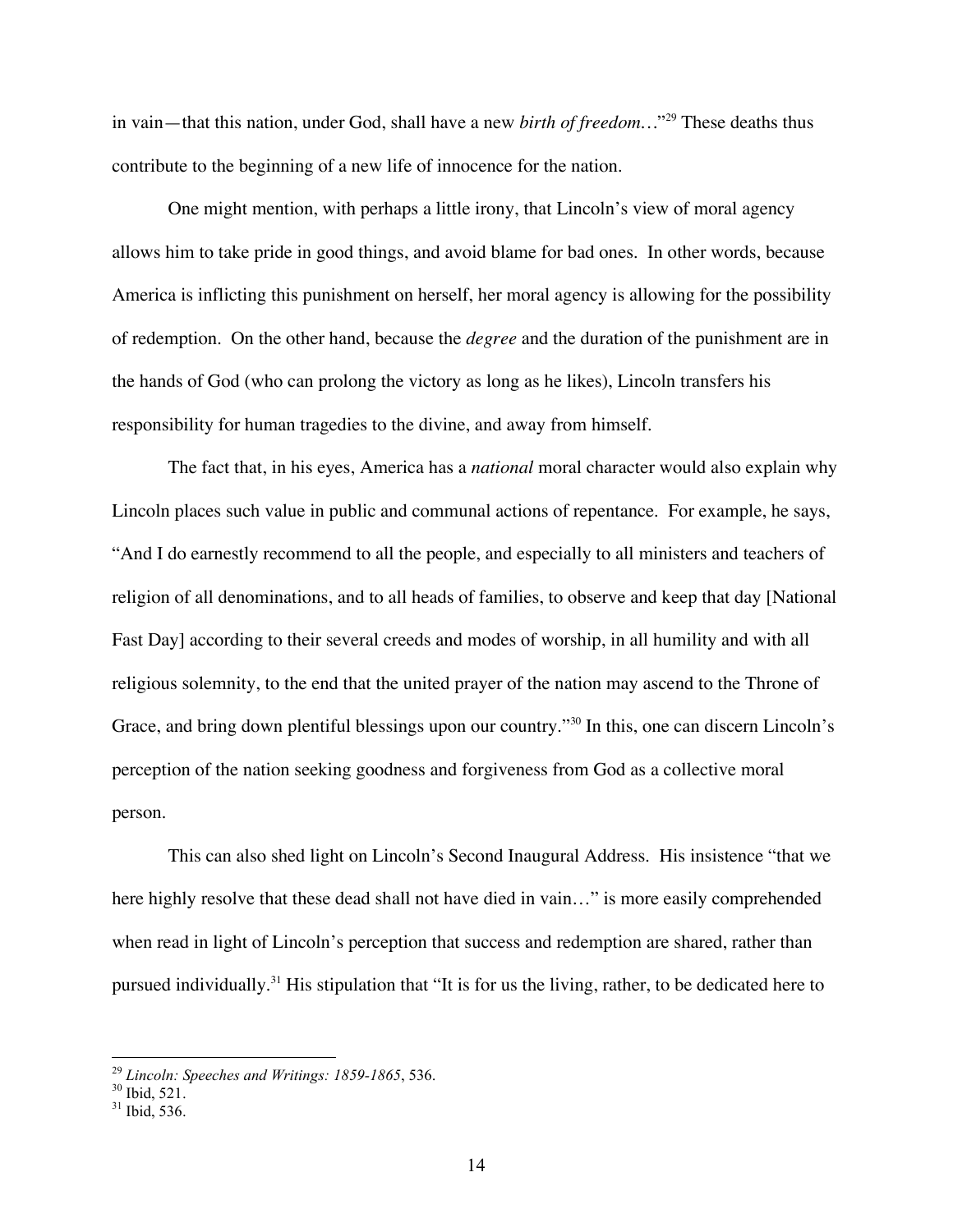the unfinished work which they who fought here have thus far so nobly advanced," underscores the importance of the living to the dead in justifying the latter's struggle.

Finally, this would explain Lincoln's insistence on preserving the Union, even at the expense of the question of slavery. In his letter to Horace Greeley, Lincoln reiterates a stance taken repeatedly in the Lincoln-Douglas debates: "I would save the Union. I would save it the shortest way under the Constitution…If there would be those who would not save the Union, unless they could at the same time *save* slavery, I do not agree with them. If there be those who would not save the Union unless they could at the same time *destroy* slavery, I do not agree with them."32 The fact that Lincoln wished to preserve the Union even if that meant forgoing an opportunity to rid the U.S. of slavery has been perceived by some as a concern on his part for the maintenance of the Union to the *exclusion* of any concern for alleviating slavery. However, understood in the context of earlier insights and interpretations, we see that Lincoln's desire not to destroy the Union in order to destroy slavery amounts to a desire not to destroy the moral agent—that being, the nation—in order to perform the very action that is intended to *redeem* the character of that moral agent.

# **V. Justice to nations and justice to individuals.**

One likely explanation for why Lincoln seems to focus so much on the topic of national punishment and redemption, rather than the punishment and redemption of individuals, is that, for Lincoln, justice to nations and justice to individuals are actually distinct concepts. This, I will argue, is evidenced both in his language and in his perception of the role of the divine will.

 <sup>32</sup> Ibid, 358.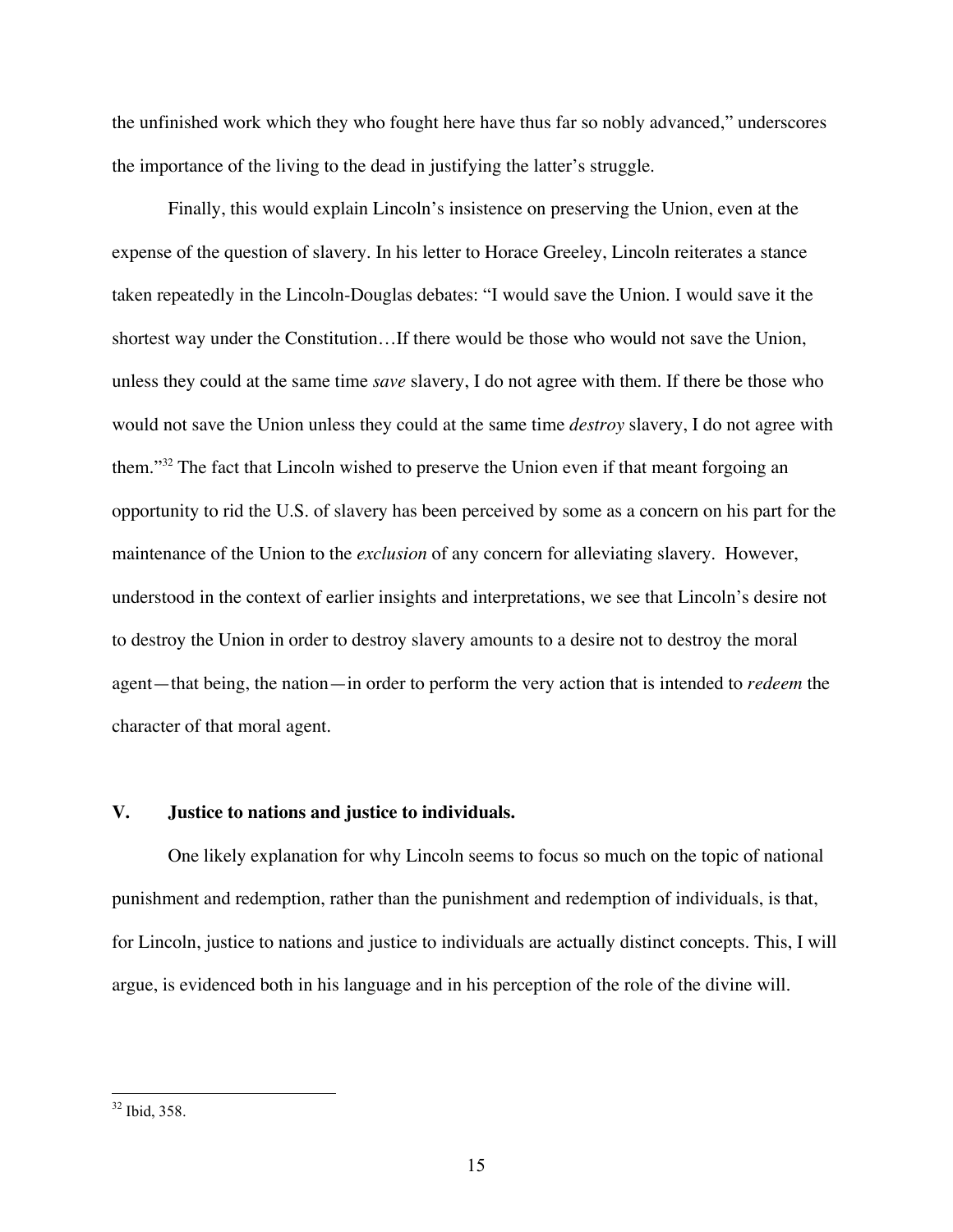Some Christians may be struck by Lincoln's language when reading his letters and speeches. Many Christians today—and presumably then, also—believe that there is a God who is just, and who repays or rewards individuals for their crimes and good deeds in the afterlife. In their theological worldview, God plays no part in the happenings of this world, and his primary interest is in the souls of human beings—that is, of course, the only beings that *have* souls.

Lincoln seems to have an alternative perspective on what God's primary interests are. As seen above, Lincoln frequently implies with his language that it is not only individuals who have souls, but nations also; and thus, that God is not only interested in the souls of men, but also in the souls of nations. This latter is, for instance, directly implied in his First Inaugural Address, in which he says, "In our present differences, is either party without faith of being in the right? If the Almighty Ruler of nations, with his eternal truth and justice, be on yours of the South, that truth, and that justice, will surely prevail, by the judgment of this great tribunal, the American people."33 Entailed in his statement is the notion that God is not only an "Almighty Ruler of men" but additionally an "Almighty *Ruler of nations.*" Thus, God's attentions are understood to extend beyond the souls of individuals, but even to the souls of "collective persons".

In fact, in the same speech, Lincoln addresses the Southerners once more, saying, "You have no oath registered in Heaven to destroy the government, while *I* have the most solemn one to 'preserve, protect, and defend' it."34 Thus, Lincoln implies that God has a direct interest in the preservation of the nation, and that, as President of the United States, he has a personal *obligation* to God that goes beyond the improvement of his own soul, and extends to the collective "soul" of America.

<sup>&</sup>lt;sup>33</sup> Ibid, 223.<br><sup>34</sup> Ibid, 224.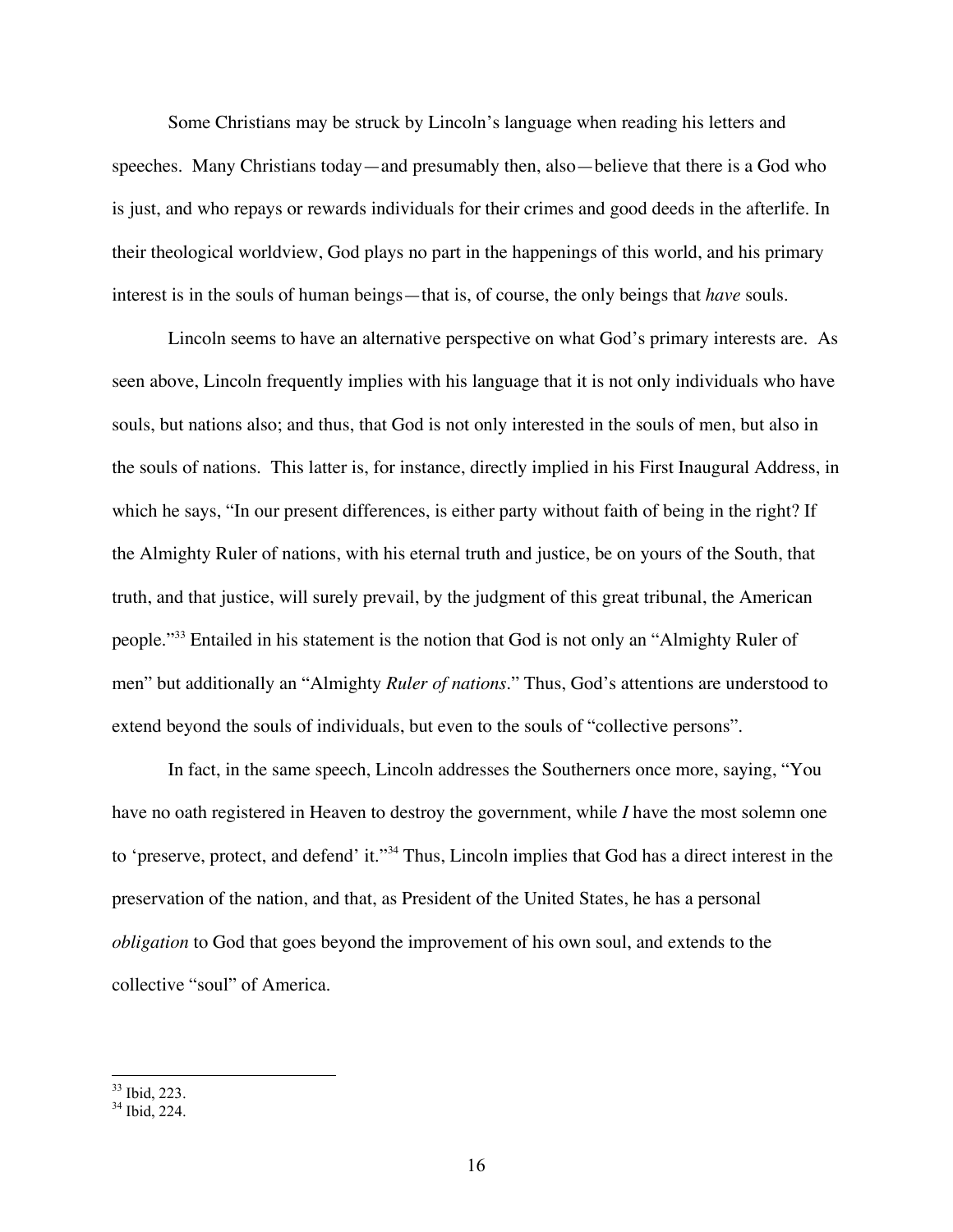Understanding the difference between the concept of justice to nations and justice to individuals complicates God's relationship with the world. After all, it is standard Christian teaching that individuals receive just payment for the right or wrong deeds they commit on earth upon their departure to the after-life. For this reason, it would not matter whether terrible tragedies befell good men while on earth, or whether great boons fell upon evil men. Their worldly fortunes are considered to be irrelevant to their after-worldly ones.

However, because nations do not have an after-life in the same way that people do, it becomes important that justice be delivered to them on earth. This is why it makes sense to say that "God wills this contest, and wills that it shall not end yet," or to claim that the "Almighty Ruler of nations" will ensure that "justice will surely prevail."35 Similarly, Lincoln becomes justified in appealing to his entire nation, saying, "It behooves us then, to humble ourselves before the offended power, to confess our national sins, and to pray for clemency and forgiveness."36 Lincoln wishes to bring about a national repentance that will spare America from the awful punishment that might otherwise be meted to her.

In addition, it becomes clear why Lincoln would be comparatively less certain of the triumph of justice on earth as far as *individuals* are concerned. Certainly, in a Civil War in which the soldiers of free-states are dying at an equal, and often a higher, rate than soldiers of slave-states, the best way to explain this would be to say that the soldiers of free-states will receive individual justice in the after-life—even if they receive undeserved fates on earth. Similarly, dissolute slave-owners may profit from their sins in this world, but will be certainly punished for them in the next. One can also see the discrepancy between Lincoln's certainty of earthly justice to nations and uncertainty of earthly justice to individuals in his letters concerning

<sup>35</sup> Ibid, 359, 224. <sup>36</sup> Anderson, David D. *Abraham Lincoln*, 174.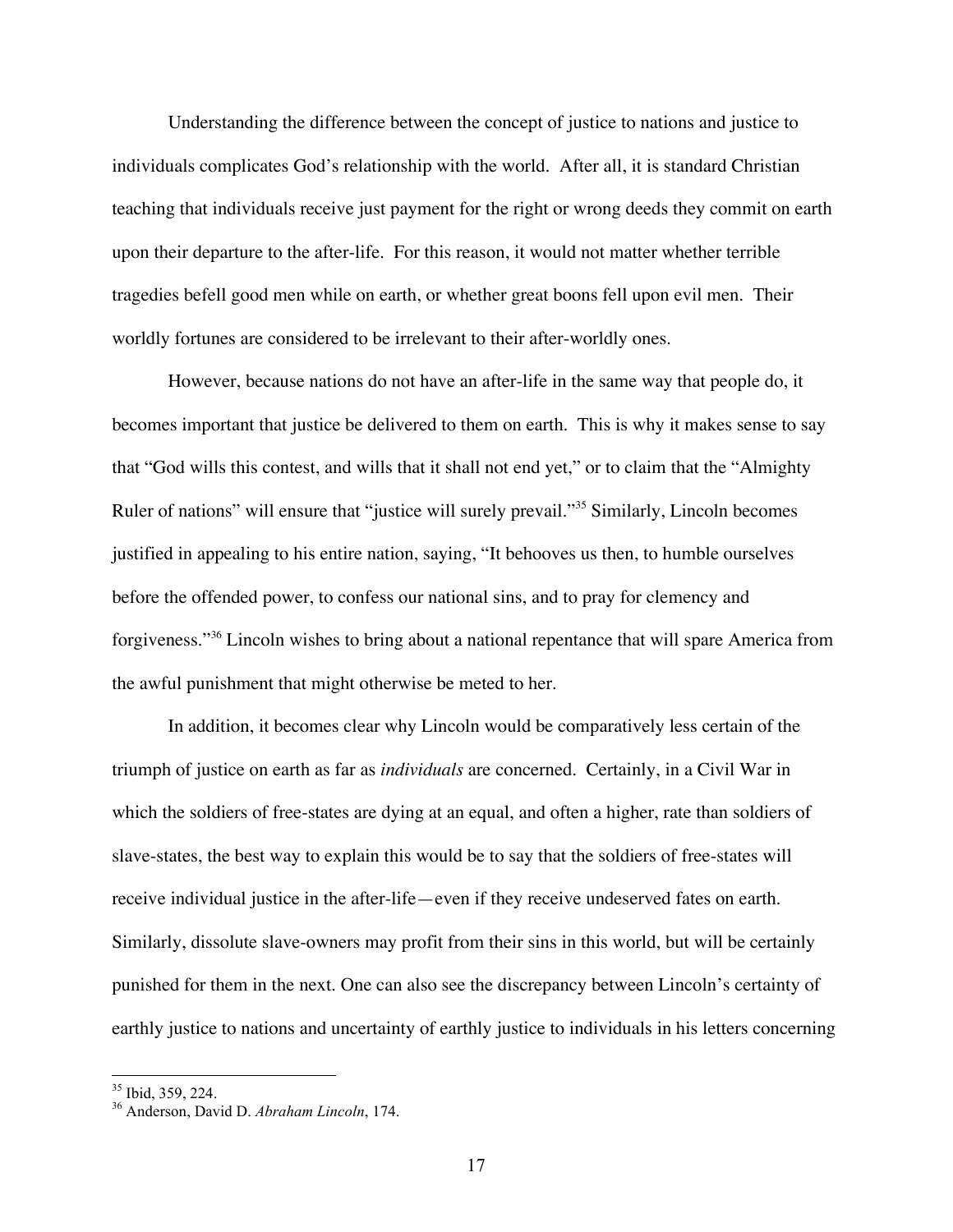particular individuals he cared about. For example, Anderson mentions a quick telegram Lincoln sent to his wife, triggered by a frightening dream; in it, he says, "Think you better put 'Tad's' pistol away. I had an ugly dream about him."37 Lincoln, with respect to the fortunes and lives of individuals, seems to exhibit a deep *uncertainty*, which contrasts greatly with his conviction in the justice he expects his nation to encounter.

Similarly, in his famed letter to Mrs. Bixby, he tells her, "I pray that our Heavenly Father may assuage the anguish of your bereavement, and leave you only the cherished memory of the loved and lost, and the solemn pride that must be yours, to have laid so costly a sacrifice upon the altar of Freedom."38 Here, Lincoln talks about the deaths of these sons as "a sacrifice," rather than as a retribution that was owed to them. In this way, he reinforces the idea that nations, on the one hand, can expect certain justice in the course of their lifetimes, whereas individuals, on the other, may be unjustly punished or rewarded while on earth, but justly repaid in their afterlives.

This, of course, in some sense complicates the identity of an individual. For while they may be innocent in their own actions, they may be guilty by virtue of their participation in the character of their nation; alternatively, an individual might be guilty in his own actions, but innocent by virtue of his participation in the innocence of his nation's character. This may impose punishments on him which he did not directly earn, or rewards on him that he did not directly come to deserve, during the course of his life on earth.

# **VI. Conclusion**

<sup>37</sup> Ibid, 174. <sup>38</sup> *Lincoln: Speeches and Writings*, 644.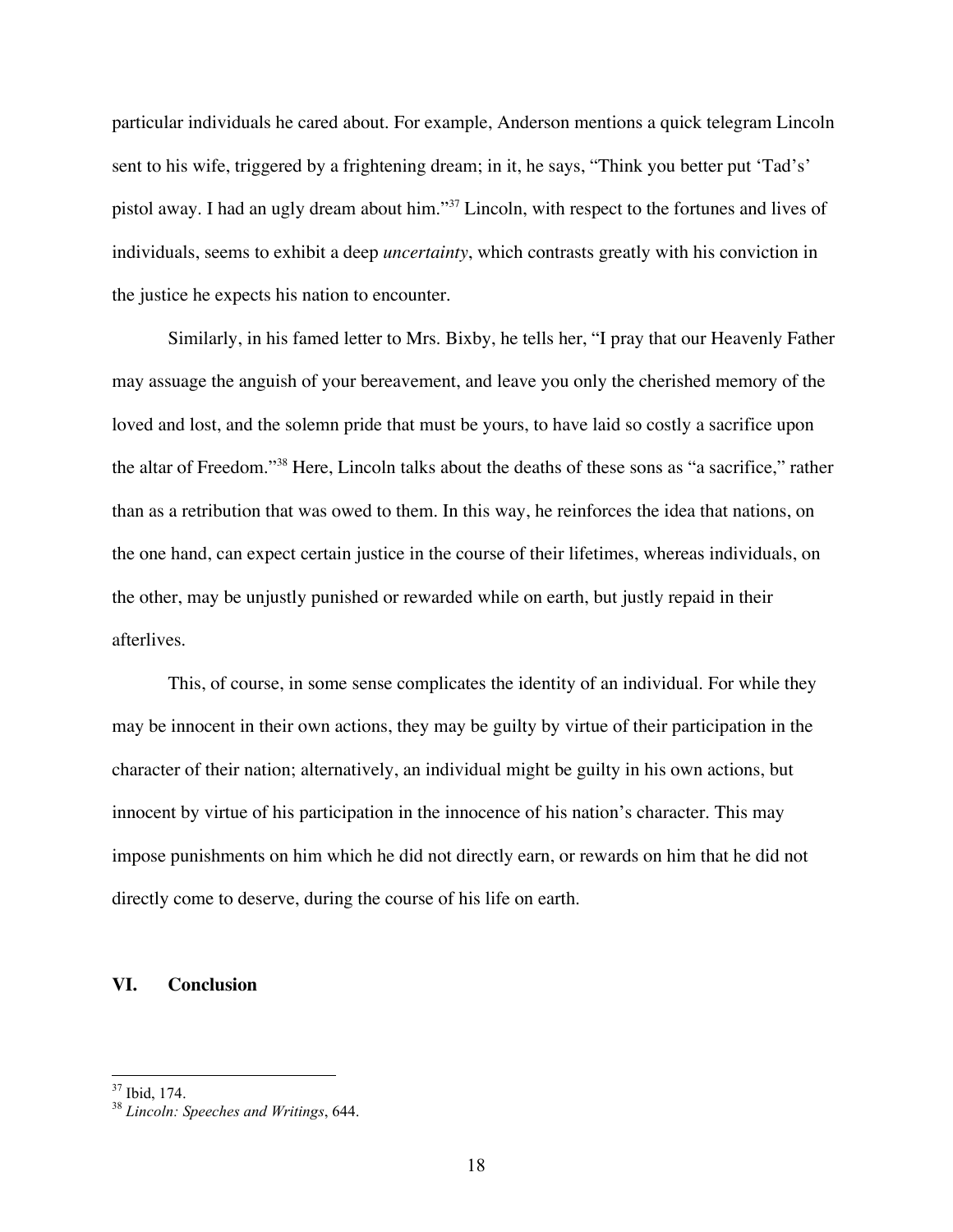I have attempted in this essay to shed light on, and provide new insights into, Lincoln's understanding of the role of providence in the dealings and happenings of men. The discussion has surveyed different aspects of Lincoln's thought on the matter, and sought to weave these aspects together, while demonstrating their relation to one another. I began by providing a preliminary justification of the idea that Lincoln was a religious man at all; and I showed that, while it would be wrong to identify him with a particular religious tradition, it is nevertheless manifest that he was a *personally* religious man.

The questions guiding this paper have been: what was Lincoln's understanding of moral agency and moral responsibility? I have established in this essay that, while Lincoln did not have the strongest conception of moral agency as "free will," given that he believed in the triumph of the divine will regardless, his speeches and writings nevertheless offer a meaningful place for moral agency by suggesting the possibility of individual and national "reformation*"* or what I have termed, *redemption—*which, in contrast with mere "punishment," demands the exercise of human agency in order to occur.

I have also tried to elucidate Lincoln's unique perception of the nation as a "collective person"—consisting of a body (with "wounds") and a soul (responsible for "national sins" and capable of "national prayer"). Because the nation is a collective person, rather than simply a sum of many different people, the Civil War can serve as a form of redemption, because the punishment is *self*-inflicted, rather than inflicted on Southerners on behalf of the Northerners.

Finally, I have sought to explain why this notion of nations as collective persons requires the implication of God's will on earth. If only individuals had souls, then it would follow that God's justice could be made to prevail in the after-life; however, since nations also have souls, but do not have after-lives, justice must be brought to them on earth. Support for this perception

19